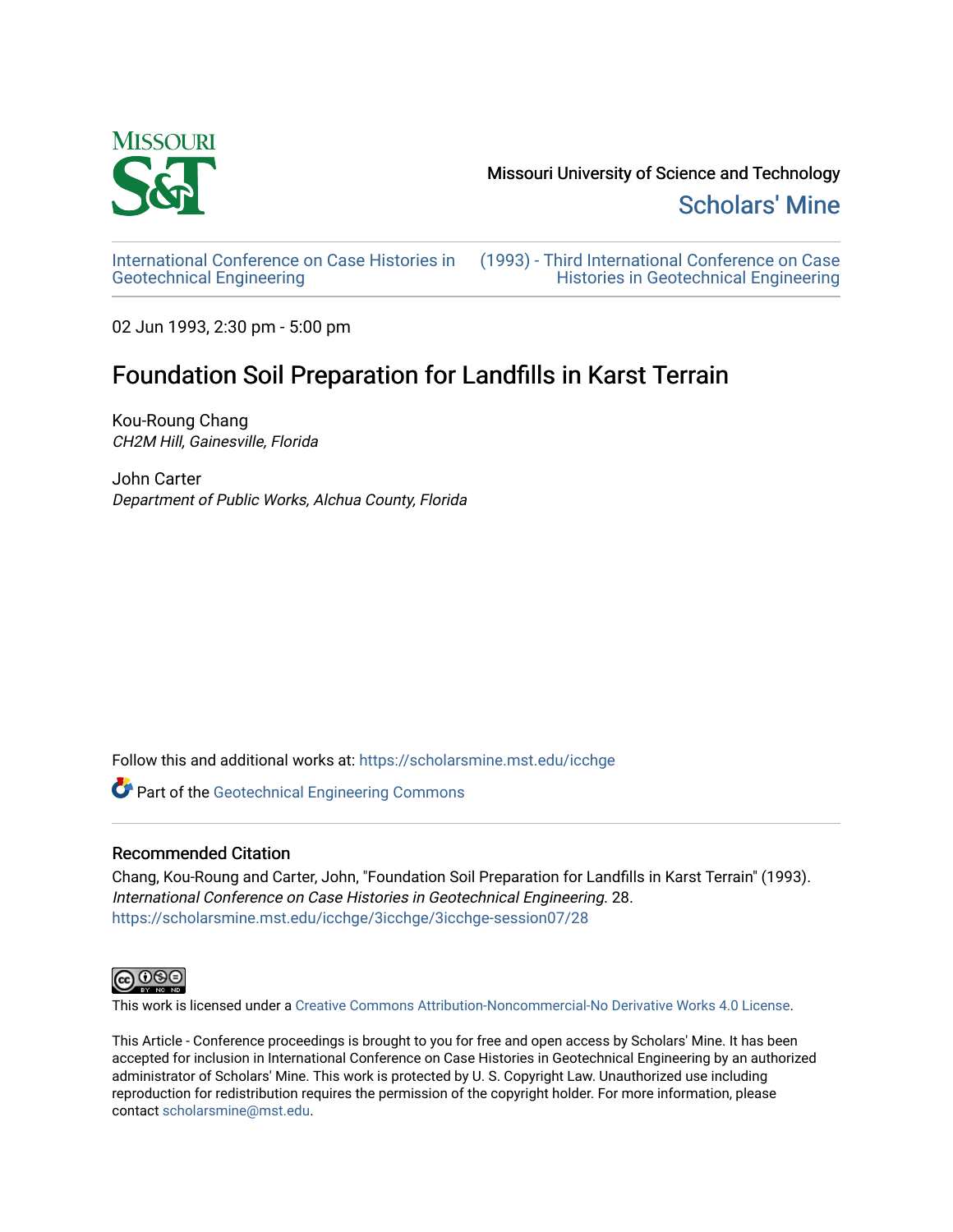

=.::::'

**Proceedings: Third International Conference on Case Histories in Geotechnical Engineering, St. Louis, Missouri, June 1-4, 1993, Paper No. 7.17** 

# **Foundation Soil Preparation for Landfills in Karst Terrain**

**Kou-Roung Chang and Curt Basnett CH2M Hill, Gainesville, Florida** 

**John Carter** 

**Assistant Director, Department of Public Works, Alchua County, Florida** 

SYNOPSIS: Stabilizing sand-filled solution chimneys in karst terrain for the construction of sanitary landfills is challenging for geotechnical engineers. A ground water contamination assessment conducted at a sanitary landfill in north central Florida indicated that landfill leachate was contaminating the Floridan Aquifer. To expand the landfill, the Florida Department of Environmental Regulation (FDER) required that a liner system be constructed and that stringent landfill subgrade preparation be performed to minimize the potential for sinkhole formation and subsequent damage to the liner system. To meet the requirements, the following foundation soil preparations were performed: (1) prerolling the subgrade with vibratory rollers, (2) scanning the subgrade with ground-penetrating radar (GPR) to locate potential subgrade anomalies, (3) confirming the GPR results with cone penetrometer tests (CPTs), (4) densifying loose sand with compaction grouting in solution chimneys identified by GPR and CPTs, (5) confirming the compaction grouting results with CPTs, and (6) proof-rolling the subgrade.

# INTRODUCTION

The Southwest Landfill, a 192-acre Class I sanitary landfill located in the southwest corner of Alachua County, has been in operation since the early 1970s. In early 1985, monitoring showed that ground water near the site was contaminated. A contamination assessment was performed, which concluded that the landfill was a source of the ground water contamination. In October 1986, FDER and Alachua County entered into a consent order that provided for the development and implementation of a remedial action plan for the landfill, while allowing it to continue operation.

Because the Southwest Landfill is located in well-developed karst terrain, expansion of the Class I disposal area required foundation soil preparation to minimize the direct flow of leachate into the ground water. This technical paper presents a detailed description of the foundation soil preparation activities conducted at the landfill.

## LOCAL GEOLOGY

## Stratigraphy

The Geologic stratigraphy of western Alachua County generally consists of 30 to *50* feet of Brooksville Ridge Sand, overlying 10 to 20 feet of Alachua Formation, overlying the Crystal River Formation of the Ocala Group (see Figure 1). The Brooksville Ridge Sand mainly consists of fine to medium-grained, pale orange-to-tan quartz sand. Typically, the sand contains 0 to *5* percent of fines passing the No. 200 sieve, indicating that it is relatively clean. The thickness of the formation is variable and locally discontinuous because of karstic erosion.

The Alachua Formation is generally classified as alluvial material, deposited by rivers and streams on top of the karstified Eocene limestones. It consists mainly of clay and reddish brown-to-gray, silty-to-clayey sand. The depth to the Alachua Formation ranges from 0 to approximately 14 feet below the bottom of the landflll. The formation, which is exposed in the northwest corner of the disposal area, is shallowest on the west side of the disposal area and deepest on the east side.

The Crystal River Formation is overlain in most places by the Alachua Formation, a predominantly soft, white, chalky limestone. The thickness of the formation is variable and the formation is locally discontinuous because of karstic erosion. A karst topography, which includes such features as filled and open sinks, sinkhole lakes, and solution pipes and basins, is typical of areas underlain by the Crystal River Formation.



Figure 1. Stratigraphy at the Southwest Landfill (from Wilson and Beck, 1987).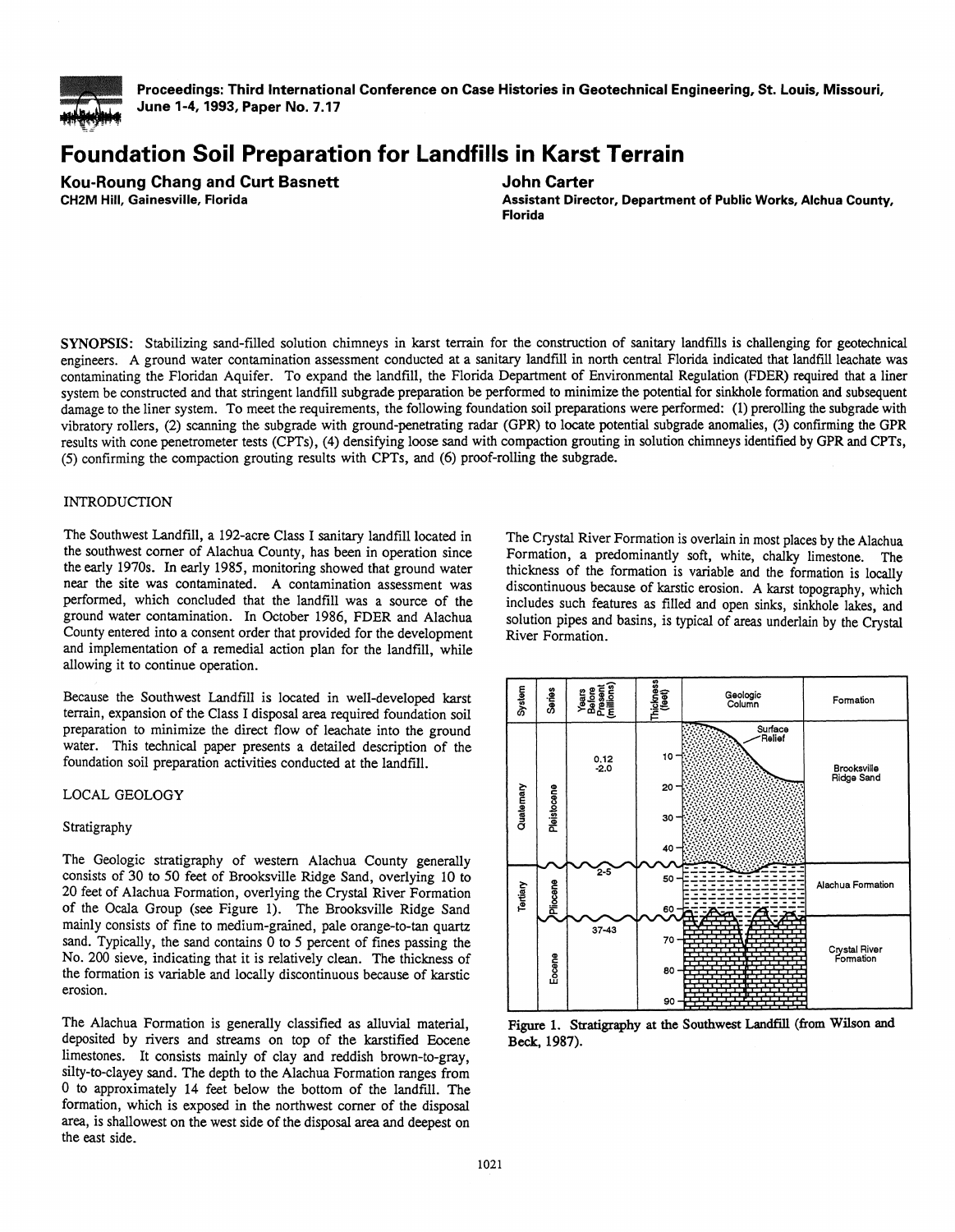Field Exploration and Subsurface Conditions

Fourteen Standard Penetration Test (SPT) borings, eight CPT soundings, and twelve ground water monitoring wells have been installed within the property boundary of the landfill (see Figure 2).



Figure 2. Soil borings in the expanded Class I disposal area.

Subsurface soils in the Class I cell expansion area consist of three soil strata underlain by limestone bedrock (see Figure 3). Stratum I consists of very fine sand, ranging in color from brown and grayish brown to orange brown. This soil is classified as SP (poorly graded sand) according to the Unified Soil Classification System (USCS). Stratum I was encountered in all borings and extends to 8.5 to 63.5 feet below original ground surface. No ground water was encountered in Stratum I.



Figure 3. Typical soil profile along Section A-A'.

Stratum II, which consists of an orange-brown to gray silty fine sand, was encountered in all but three borings. The relative density of the stratum ranges from very loose to very dense.

Stratum III is a dark brown to orange-brown to gray clayey fine sand, with occasional limerock fragments and pockets of sandy clay. This soil is classified as SC (clayey sand) according to the USCS.

Limestone was encountered at the site at depths of 25 to 85 feet below land surface (bls). The limestone, which is known as the Ocala Formation, forms the upper unit of the Floridan Aquifer system. The Ocala Limestone has a consistency that ranges from very soft to hard and is identified in Figure 3 as Stratum IV.

Losses of drilling fluid at or near the top of the limestone were recorded during drilling some of the borings. This indicates that karst features of the Ocala Limestone, such as sinks, joints, and solution cavities, are common at the site.

# METHODS OF FOUNDATION SOIL PREPARATION

## Compaction Using a Vibratory Roller

Vibratory rollers have been used to compact foundation soil for large industrial complexes on land reclamation fill and coastal deposits, as well as to minimize settlement induced by machinery foundation. In sinkhole-prone areas, vibratory rollers have been used to densify the overburden sand and to induce the collapse of small sinkholes.

D' Appolonia (1969) recorded that a 12.5-Kip vibratory roller compacts loose, fine sand to *65* percent relative density to a depth of 4 feet after 15 passes of the roller. He also reported that increasing the number of roller passes increases the maximum compacted density at any given depth. Nathan (1991) reported that ten to twelve passes of a 23, 700-pound vibratory roller over a submerged, 6-foot-thick layer of clean, gravelly sand resulted in relative densities of approximately 55 percent to more than 100 percent throughout the layer.

# Cone Penetration Test

The CPT is a quasi-static method of determining in-situ parameters for establishing soil stratification and engineering properties (Schmertmann, 1978). Because of its continuous, rapid measurement of soil penetration resistance, CPT is a popular in-situ test for site investigation and geotechnical design and is particularly effective in delineating stratigraphy in Florida. The test is conducted by hydraulically advancing the penetrometer at a rate of 2 em per second. Load cells in the penetrometer measure cone resistance and friction sleeve resistance separately.

# Ground-Penetrating Radar

GPR detects the presence and depth of subsurface features using highfrequency electromagnetic radiation transmitted from an antenna moving across the ground surface. The result is a continuous, crosssectional profile of shallow subsurface conditions created by radar wave reflections from the interfacing of materials with different dielectric properties. The reflections ate often associated with natural geohydrologic conditions, such as bedding, cementation, moisture, clay content, voids, fractures, and intrusions, as well as man-made objects.

GPR provides the highest resolution of all surface geophysical methods. It has been used at numerous sites in north-central Florida to evaluate natural soil and rock conditions by soil layer mapping and the determination of bedrock depth, rock fractures, and cavities in natural Landfill. The landfill site was scanned with an SIR-3 control unit/profiling record and a 120-megahertz (MHz) transducer made by Geophysical Survey System Inc.

## Compaction Grouting

Compaction grouting involves the injection of a stiff, mortar-like, sand-cement grout. The theory of the process was described by Graf  $(1969)$  and Mitchell  $(1970)$ ; case histories of both actual and experimental work using the process were reported by Warner (1974). When under pressure, the grout remains in a homogeneous mass that fills the void and compacts the soil in place. This is because the grout is stiff and does not enter the soil pore spaces, but rather remains in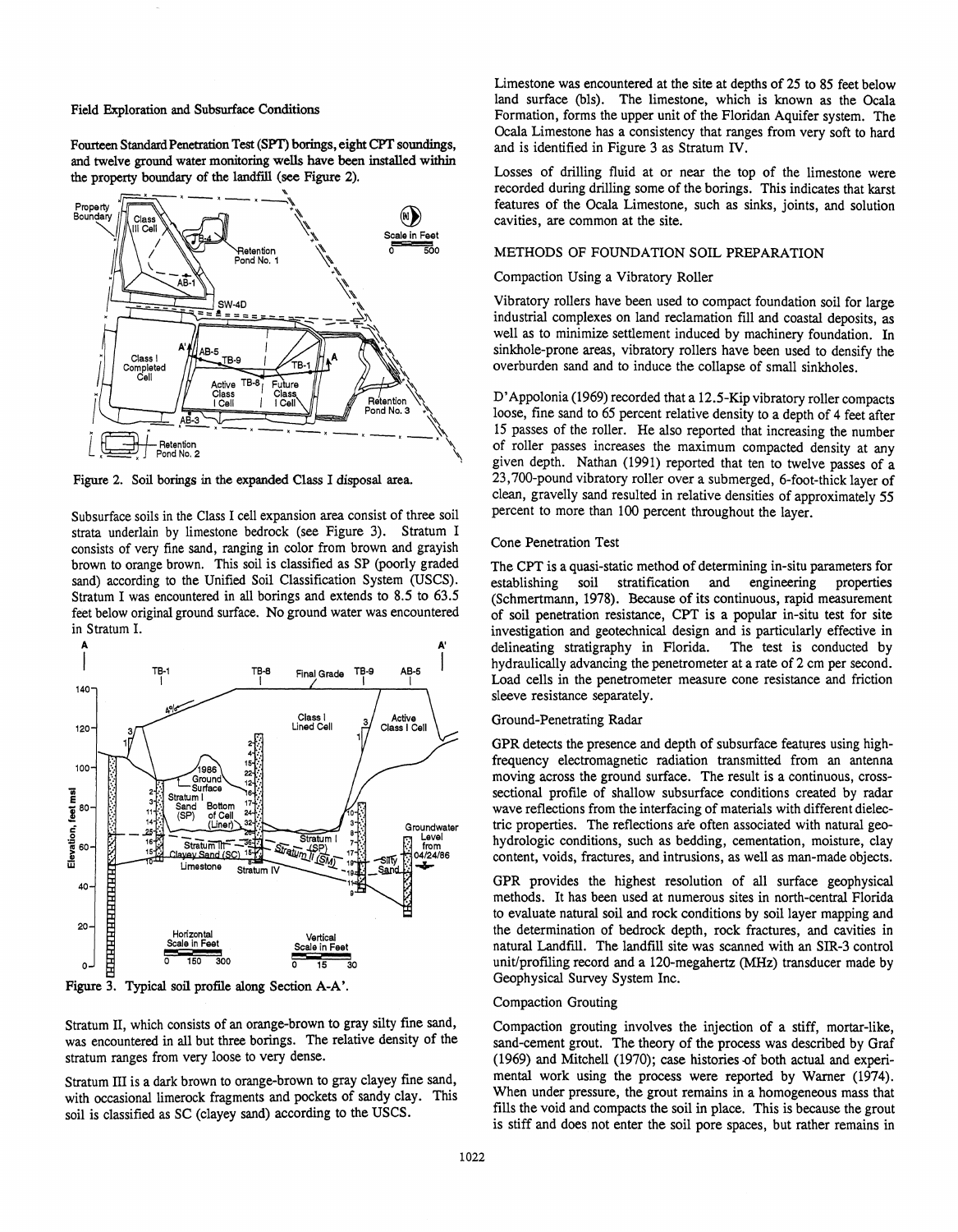a homogeneous mass with a distinct grout-soil interface. However, because of the grout's stiff consistency, grouting pressures must be substantially greater than for conventional penetration-type grouting.

To begin compaction grouting, a hole is drilled from the surface to the bottom of the zone to be densified. A steel casing is then inserted in the hole and grout is injected until a predetermined pressure or grout volume is reached. The steel casing is raised 3 to *5* feet and grouting is continued until a slight movement on the surface is noted. The most frequently encountered factor limiting grout placement is surface movement. Measurable deflection generally can be monitored by conventional survey equipment.

# FOUNDATION SOIL PREPARATION

The foundation soil of the Class I disposal area at the Southwest Landfill was prepared using the following procedures: (1) pre-rolling the subgrade with vibratory rollers, (2) scanning the subgrade with GPR to locate subgrade anomalies, (3) confirming the GPR results with CPT tests, (4) densifying the loose sand in solution chimneys, which were identified by GPR and CPT, with compaction grouting, (5) confirming the compaction grouting results with CPT, (6) proofrolling the subgrade, and (7) installing reinforcing geotextile, clay, and high-density polyethylene liners.

#### Subgrade Pre-Rolling

After the bottom of the landfill disposal area was excavated to design elevations, the subgrade was compacted with a 15-ton or heavier vibratory roller that made at least 10 overlapping passes in two perpendicular directions. The upper 12 inches of the subgrade was compacted to at least *95* percent of the maximum dry density, as determined by ASTM D-1557. Field density tests were conducted to confirm the pre-rolling results. Pre-rolling increased the CPT penetration resistances of the upper 4 feet of sand from 10 to 20 tons per square foot (TSF) to 100 to 150 TSF, or from 30 to 50 percent of relative density to 80 to 100 percent of relative density (see Figure 4).





# GPR Scanning

The site was scanned using as SR-3 control unit/profiling record and 120-MHz transducer made by Survey Systems Inc. The 120-MHz transducer was selected for its balanced capacities of penetration and resolution. The transducer was towed, at a walking pace, behind a four-wheel-drive vehicle.

A total of 107 radar transects (15.6 miles) was scanned over the bottom of the new cell. The scanned area is a rectangle approximately 550 feet wide from north to south, and 700 feet long from east to west (8.8 acres). Reflections on the radar profiles that correspond to sinkholes and cavities are referred to as anomalies. In general, excellent radar reflections were obtained after elapsed times that correspond to depths of up to approximately 28 feet bls. Some crossbedding was observed in the Brooksville Ridge Sand. The first, generally continuous reflection was correlated to the top of the Alachua Formation, which, in most areas, has a gently rolling to nearly horizontal surface.

Forty-three anomalies were observed that show the Alachua Formation to be either discontinuous or underlain by an isolated hyperbola that might represent a sediment void (see Figure 4). The discontinuities, which probably represent sand-filled breeches in the Alachua Formation, were usually larger at the top than the bottom. The upper part of the discontinuities ranged from 6 to 50 feet wide (average, 18 feet), while the lower part ranged from 3 to 50 feet wide (average, 9 feet). The discontinuities in the Alachua Formation are thought to be partially or completely filled with Brooksville Ridge Sand.

Given the karstic nature of the site and the generally circular or elliptical nature of the suspected discontinuities, the anomalies appear to represent buried sinkholes. These sinkholes are ancient features, generally ranging in age from o.1 to *5* million years, that probably developed after the sandy clay was deposited and before the surficial sand was deposited.

## Confirmation by CPT

The anomalies shown in Figure *5* indicate areas of discontinuity in the clayey sand layer and do not necessarily represent areas of ground instability. To investigate the stability and soil-bearing capacity of the soils, 43 CPTs were conducted at the center of the anomalies. The CPTs were conducted 5 to 10 feet into the limestone or until penetration refusal. The depth of penetration varied from 30 to 45 feet deep.



Figure *5.* Potential anomalies and CPT sounding locations.

Figure 4 shows the representative penetration resistance profiles of CPT conducted at the center of the anomalies. The penetration resistance profiles encountered loose to very loose sand from *5* feet bls to the limestone surface at approximately 25 to 35 feet bls (CPT-3 and CPT-32) and 16 feet of loose to medium-dense sand overlying very loose sand to approximately 40 feet bls (at CPT-4, probably at the center of solution chimneys). Compaction grouting was used to densify the loose sand in areas where CPT profiles were similar to those encountered in CPT-3, CPT-4, and CPT-32.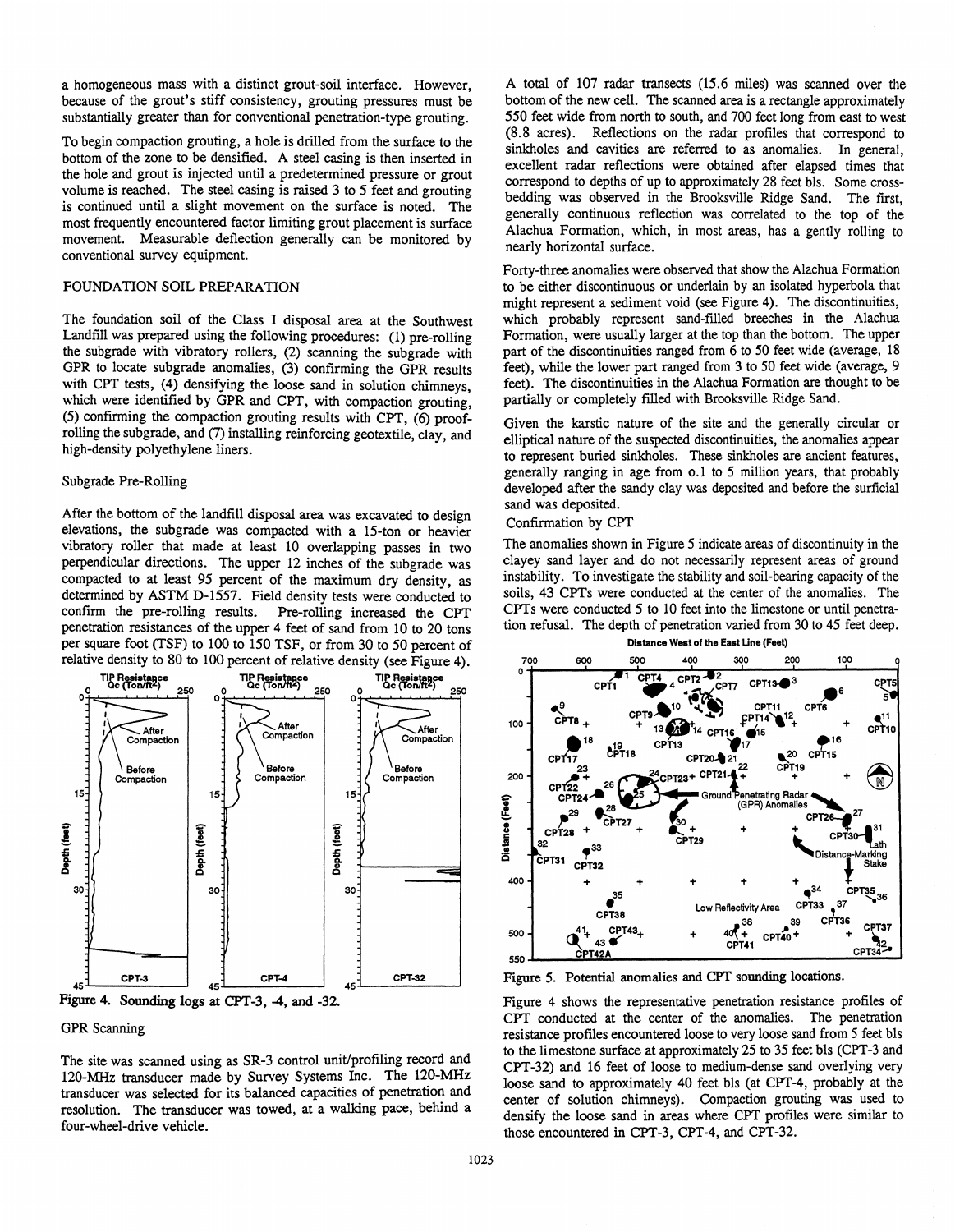#### Compaction Grouting

Based on the GPR and CPT results, 43 grouting locations were established. In areas where the anomalies were estimated to be less than 15 feet in diameter, one primary grout hole was drilled; where they were estimated to be 15 to 20 feet in diameter, two grout holes were drilled. For diameters greater than 20 feet, one primary grout hole at the center of the anomaly and three secondary grout holes around the circumference were drilled.

The compaction grouting was prepared by mixing one part cement and four parts sand with water to less than 3 inches of slump. The grout pipes had a nominal 3-inch diameter. The compaction grouting was designed to densify the sand in and around the solution chimney, preventing the continual ravelling of the chimney. Because the limestone cavities in the Crystal River Formation are generally massive, grouting the cavities is not economically feasible.

The grouting procedure consisted of driving the grout pipe to approximately 1 foot above the soil-limestone interface. Grout was pumped continuously until a minimum pressure of 200 pounds per square inch (psi) was obtained. The grout pipes were then withdrawn in 1-foot increments and grout was injected at each increment until the required pressure was obtained. Grouting was stopped when the tip of the grout pipe was at 15 feet bls or when ground surface heaving exceeded 0.25 feet, whichever occurred first. For grout holes with grout intake greater than 50 cubic yards, grouting was suspended for 24 hours before being attempted again. A total of 635 cubic yards of grout was pumped, with grout intake generally proportional to the estimated diameter of the anomalies.

# Post-Grouting CPT Results

Six CPTs were conducted in areas where anomalies were detected after compaction grouting to confirm the effectiveness of the procedure. Figures 6, 7, and 8 compare the CPT penetration resistance of the foundation soil before and after compaction grouting at representative locations. In general, compaction grouting significantly increased the penetration resistance of the very loose sand and subsequently increased the estimated relative densities of the sand in the compacted zone from 30 to 50 percent to 50 to 80 percent.







Figure 7. Comparison of tip resistances at CPT-4.



Figure 8. Comparison of relative densities at CPT-32.

### Post-Grouting Vibratory Compaction

Heaving of the ground surface from compaction grouting loosened the u upper 5 feet of sand; therefore, the subgrade was recompacted with a 15-ton vibratory roller. The upper 12 inches of the subgrade was compacted to 95 percent of the maximum dry density, as determined by ASTM-01557. Approximately 3 months after completion of compaction grouting, a severe rainfall filled the landfill disposal area with 1 to 2 feet of water, however, no solution chimney developed during flooding.

## Reinforcement with Geotextile

Because the GPR transects traveled in only one direction and were spaced at 5-foot intervals, GPR may not have detected anomalies